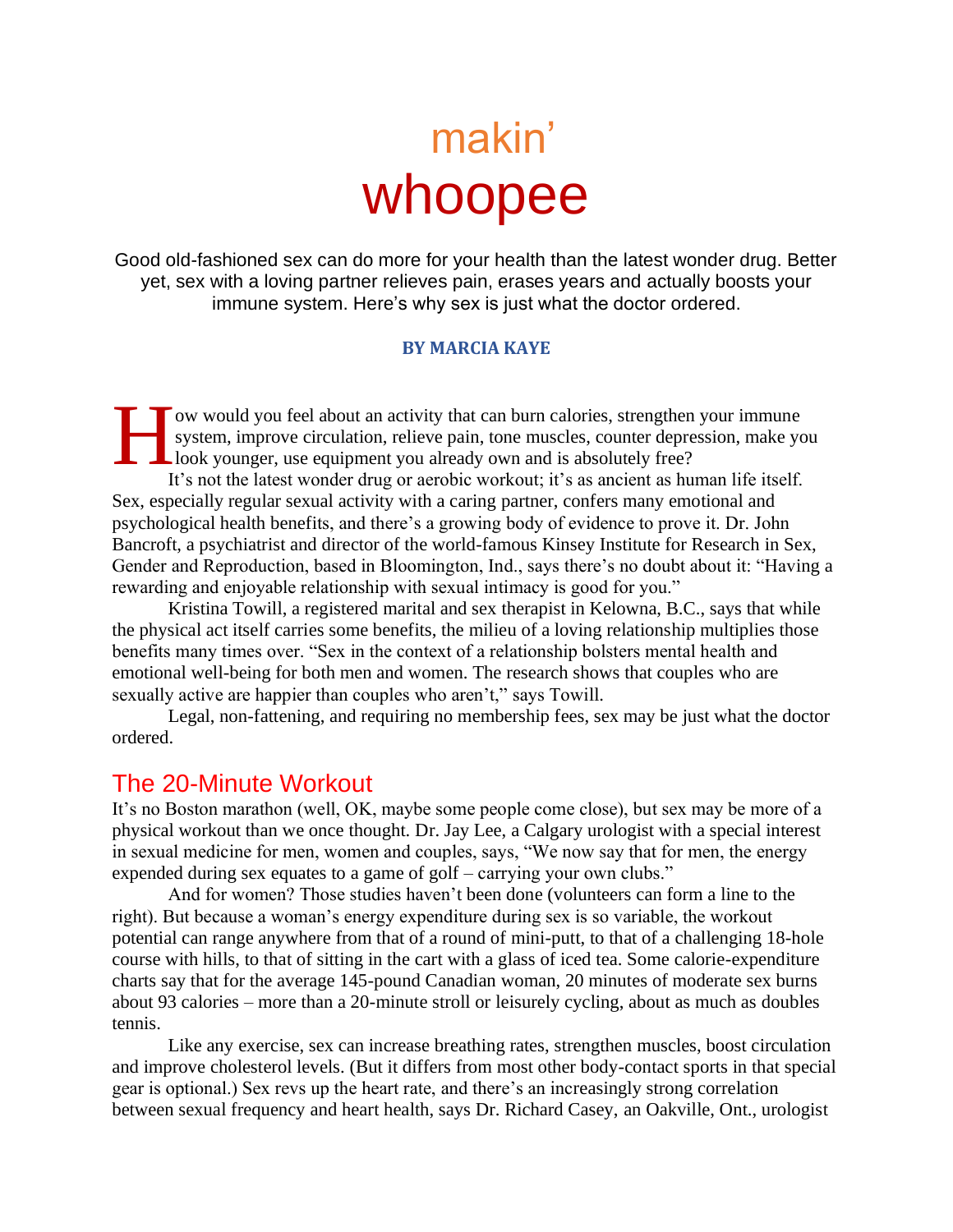and editor of the *Journal of Sexual and Reproductive Medicine*. A study from Wales followed more than 900 men aged 45 to 59 for 10 years. Compared to those who had two or more orgasms per week, those with far fewer orgasms had twice the death rate from cardiovascular disease and other causes.

# Tonight, Darling, I Have a Headache!

Have sex within an hour of getting a migraine, and you could literally be feeling no pain. Of 34 subjects in an Illinois study,  $11 - \text{all women} -$  experienced complete or partial relief from their classic migraines after having sex that included orgasms. (In a few unlucky people, sex can sometimes trigger a headache.) Other studies have found that sex can relieve menstrual cramps and arthritis pain. It seems that arousal and orgasm trigger an endorphin rush in the brain, which acts as an analgesic, or pain blocker. With migraines, the serotonin released during orgasm causes a constriction of the dilated blood vessels in the brain that were causing the migraine. "The increase in endorphins lasts for an estimated one to three hours," says Lee.

## The Immunity Idol

Can sex fight viruses? A study from Wilkes University in Wilkes Barre, Penn., found that among 111 college students, those who had sex once or twice a week had significantly higher  $IgA - a$ marker of the strength of the immune system – compared to abstainers. Some scientists suggest that this is a chicken-or-egg scenario: perhaps it's the case that healthy people (that is, those with higher IgA levels) are more likely to have sex anyway. But then, why did the students who had very frequent sex, at least three times a week, have lower IgA levels than those who had no sex at all? One possibility, researchers postulate, is that those in the very-frequent sex group tend to be obsessive, and anxiety lowers IgA levels.

# The Joy of Sex

Speaking of happy college students, a University of Albany study in New York found that among 300 young women, those who weren't using condoms during intercourse rated themselves with fewer symptoms of depression than those who did use condoms. The researchers hastened to caution that condoms remain crucial to protect people from disease or unwanted pregnancy. But could semen actually elevate a woman's mood? That was the suggestion that had everybody buzzing.

The jury may be out on that, but you don't need a study to tell you that sexual intimacy with someone you love makes you feel better about yourself. "You feel like, 'I may not make the centrefold of Playboy, but it's my body, and damn it all, it works,'" says sexual educator and counsellor Sue Johanson, TV host of the "Sunday Night Sex Show" and "Talk Sex." Ottawa sex therapist and author Sue McGarvie adds that with sex you "feel more confident in your body and are less likely to have body image issues."

Enjoyable sex relieves workaday stresses. A Montreal woman whose husband is often away on business says, "I get antsy if he's away for a week, and it comes out as irritation and restlessness. There are times when I don't stop eating all day." Once her husband returns, the sexual release creates an immediate sense of well-being. Sex also induces sleep – much faster in some than others.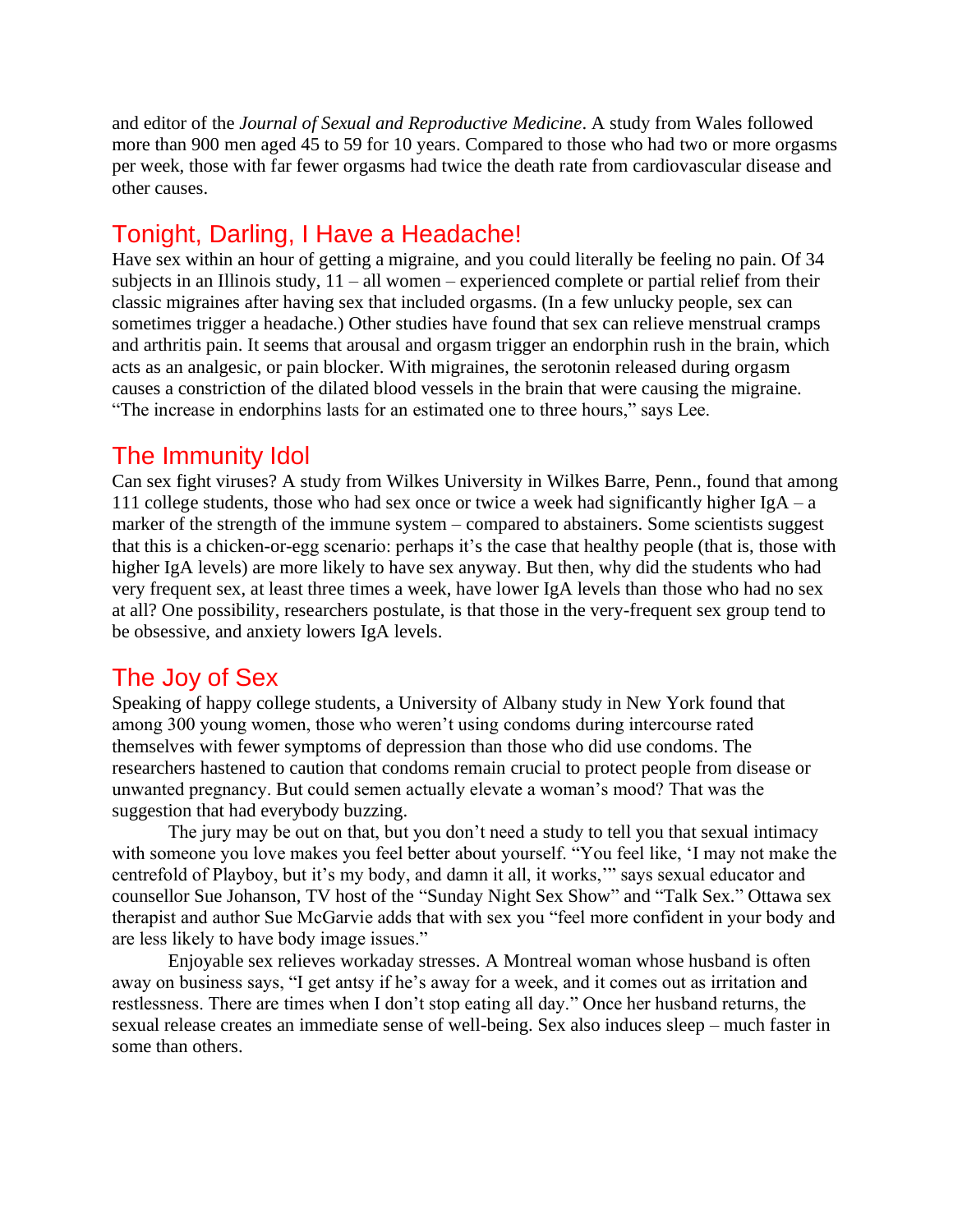#### Healthy Hormones

Our bodies seem to like predictable patterns, such as regular mealtimes and bedtimes. A multiyear series of U.S. studies found that women who have sex with men at least once a week are more likely to have regular menstrual cycles, fewer problems with infertility and an easier menopause than who either have no sex or have an alternating binge-and-fast pattern. Why? The key – get this – seems to be regular exposure to a man's particular odour (not the stinky lockerroom smell but the pheromones released as sexual attractants).

Regular sex for many months or even a year before conception could also lead to safer pregnancy. According to research from reproductive biologists at the University of Adelaide in Australia, lots of sexual encounters with the intended father help relax the mother's natural defenses against foreign objects (such as sperm and babies), reducing her risk of miscarriage or stillbirths. Earlier studies of more than 1,0000 Caribbean island of Guadeloupe found that those who'd had sex with the father for four months or less before becoming pregnant had eight times the risk of pre-eclampsia, a potentially fatal high blood pressure condition, compared to those who'd been having sex with the father for at least a year.

## Fountain of Youth

A satisfying sex life is rejuvenating in every way. "Regular sexual activity, whether through selfstimulation or with a partner, can counter or slow down age-related changes in women," says sex therapist Towill. "It increases blood flow to the genitals and can prevent the tissues from losing elasticity or becoming dry." Dr. Marjon Blouw, a Winnipeg family physician with a special interest in sexual medicine, adds that you should "Start having regular sexual activity before you get dry, and you'll continue to do better with lubrication."

You may look better, too. A Scottish study reported that people who have sex at least three times a week within the context of a loving relationship look more than 10 years younger than the average adult who makes love twice a week. (Or maybe all the sex leaves them little time for anything that's aging, like going out in the sun, or working.)

A Toronto woman, 55, whose partner told her that after sex she looked younger, tested out his theory recently by looking in the mirror shortly after they had made love. "I couldn't believe it myself," she says. "I looked 20 years younger. My eyes were brighter, my skin was smoother, my whole being was perkier. The afterglow is real."

A University of Calgary study found sexual activity triggers the growth of new neurons in the brain. So far it's only in mice, but there are exciting implications for humans in terms of brain damage from stroke, Parkinson's or Alzheimer's.

#### The Ultimate Connection

Many of the protective benefits of sexual activity can be reaped without a partner, in a "onesome." But it takes two to enjoy that exquisitely intimate connectedness. "Sex is the glue that gives us the depth of emotional connection that is unique to marital relationships," says Towill.

Any couple who stop having sex often feel like roommates or siblings – with the accompanying rivalry and squabbles. A British study reported that couples who volunteered to abstain from sex for three months all started to experience marital difficulties.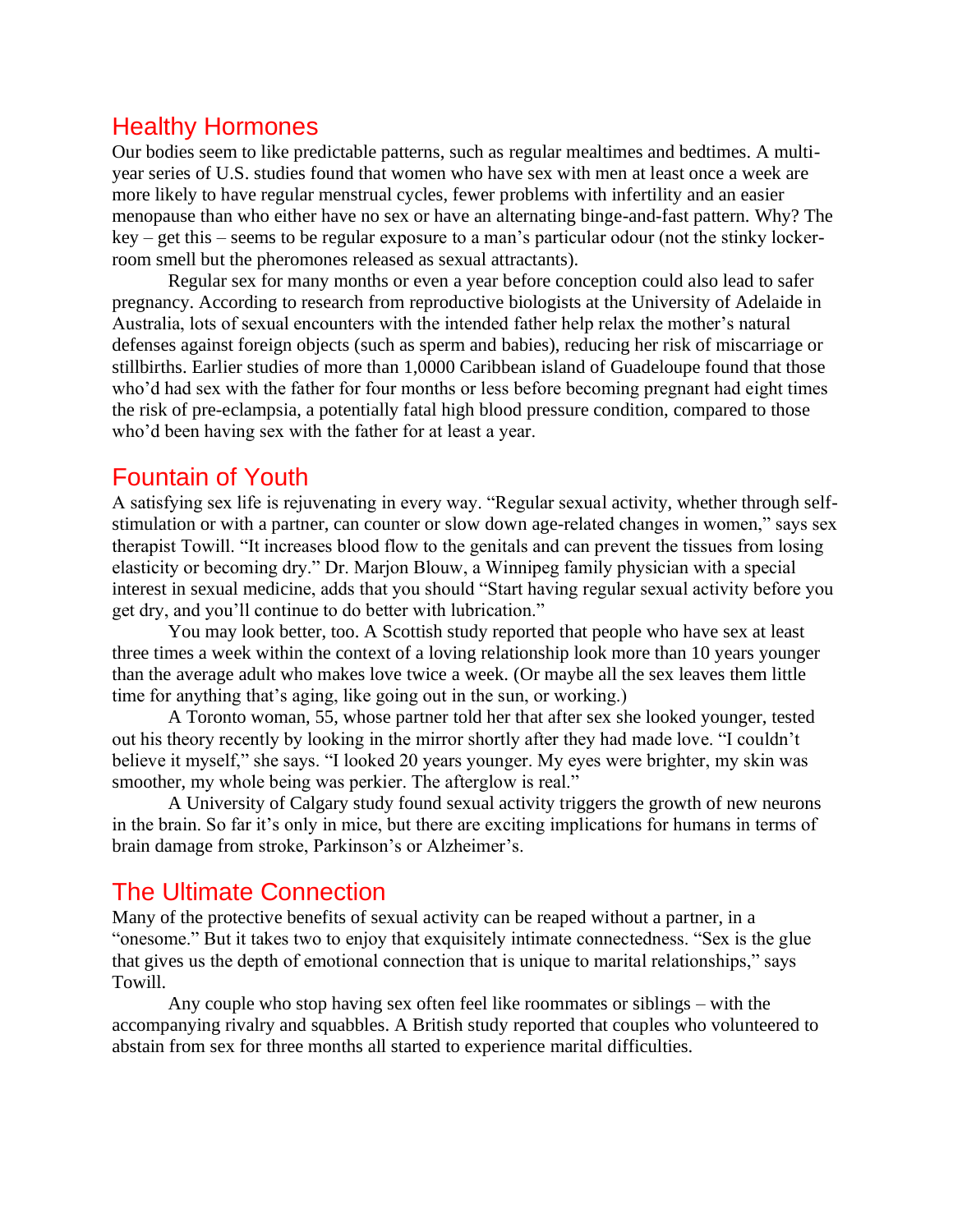There's no question that good sex is good for you. The challenge, says Blouw, is getting women to make pleasurable sexual activity a priority. "Maybe," she muses, "I should start to write it on a prescription pad."

#### How Regular is Regular?

If you're worried that "regular sexual activity" means three times a week, put that worry right out of your head. "Most of the stats out there are grossly inaccurate," says sex therapist Kristina Towill. She believes that the Canadian Male Sexual Health Council Survey, sponsored by Pfizer, makers of Viagra – which found that Canadians have sex an average of four to six times a month – accurately reflects the frequency of sexual activity that Towill sees in her own clinical work.

Sexual educator and counsellor Sue Johanson suggests: "Once a week. It used to be 2.1 times a week, but now we've got the DINTS – Double Income, No Time for Sex."

Dr. John Bancroft of the Kinsey Institute says that regular sex could mean every day, every week, every full moon or every New Year's Eve, as long as it's consensual.

"The only thing that 'regular' conveys is that a particular couple knows when to anticipate sex next," Bancroft says. And maybe even looks forward to it.

#### Love Potions, Lotions and Emotions

Since the success of Viagra to treat men's sexual dysfunction, "stimulation-enhancing" genital creams and herbal products have flooded the female market, sold by multi-level distributors and appearing as pop-ups on our computer screens. Most clitoral creams contain L-Arginine, an amino acid that can increase blood flow, and menthol, which gives a tingling sensation.

Some women swear by them. After using O Cream (now called Tickle Her Pink), a Canadian woman with multiple sclerosis says, "It does give that extra helping hand." A Toronto woman whose sexual response faded after hysterectomy and breast cancer uses Viacreme (now renamed Alure or Mycreme): "It's as if I've brought to life a part of my body that was sleeping."

The experts say there's no empirical evidence that herbs or clitoral creams have any more than a placebo response. Because some of them were making drug claims to cure sexual dysfunction, Health Canada imposed an import ban or insisted that the companies change product names and advertised claims. Sex therapist Sue McGarvie, who is often asked to endorse products, says, "I've tried them all, and honestly, I didn't notice a difference for me." She hasn't endorsed any.

Sexual educator Sue Johanson says that it's not the actual product that has a stimulating effect but how it's applied. "You could rub crankcase oil on your genitals and get the same effect," she says. (Don't try this at home. Instead, use a lubricant or warming lotion.)

#### Sexual Saboteurs

So why aren't we leaping into bed at every opportunity? The most common reasons, according to Dr. Marion Blouw, are lack of time; inability to converse with your partner; lack of privacy because of young children, night-owl teenagers or even curious pets; and fatigue. Other factors that can dampen sex drive or arousal:

- Diseases including diabetes, cardiovascular disease, thyroid disorders and autoimmune disease like multiple sclerosis or lupus.
- Medications such as birth control pills, antidepressants, anti-hypertensives and diuretics.